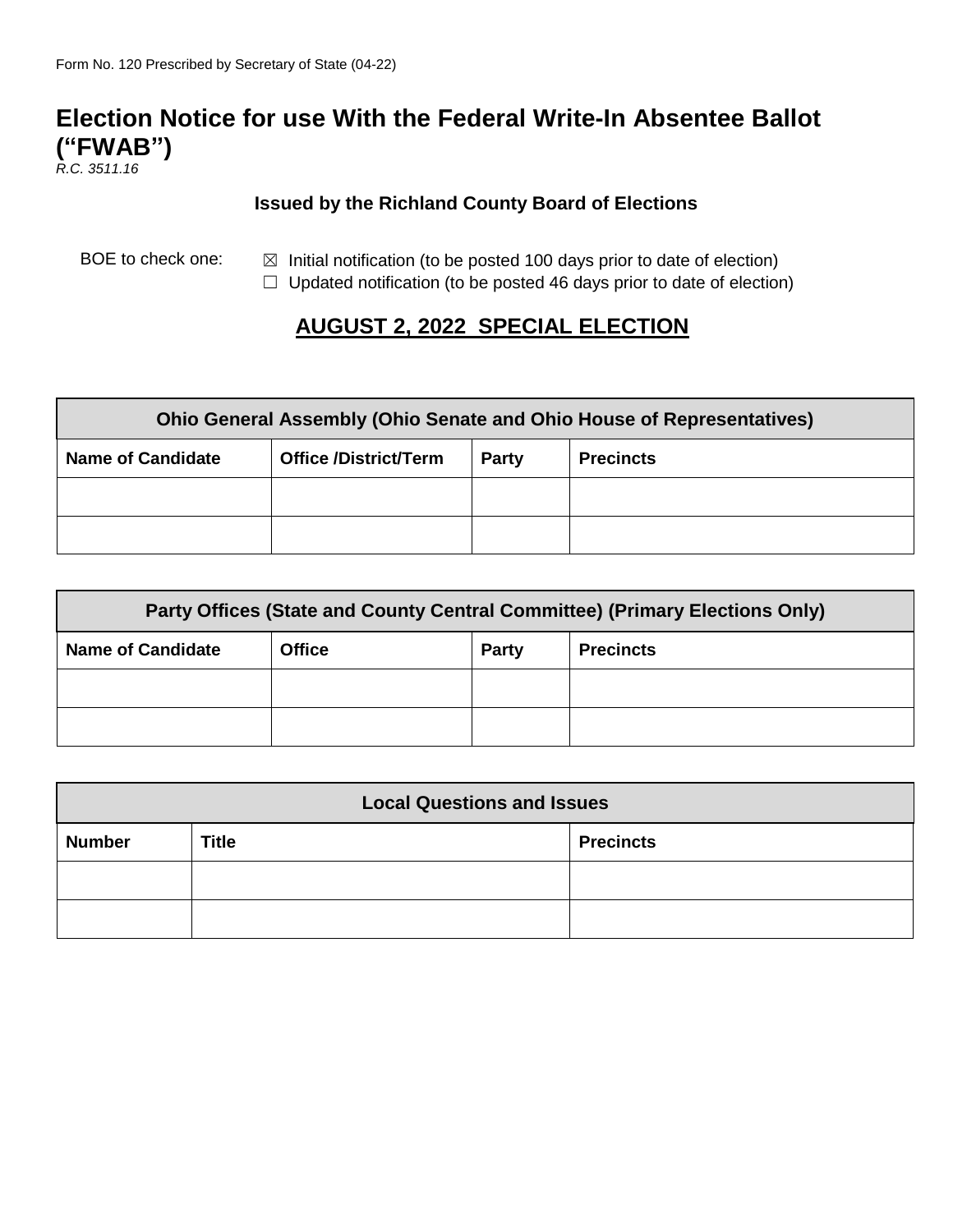### **INSTRUCTIONS TO VOTER FOR INDICATING YOUR CHOICES ON A FEDERAL WRITE-IN ABSENTEE BALLOT (FWAB):**

To complete a Federal Write-In Absentee Ballot (FWAB), go to [www.fvap.gov.](http://www.fvap.gov/) You have the option of downloading a blank, hard copy FWAB to complete by hand, or proceeding through electronic completion of the FWAB using the website's FWAB Wizard.

The first page of the FWAB is a Voter Declaration/Affirmation you must complete in order for your ballot to count.

After completing the Voter Declaration/Affirmation, use the initial election notice issued on the 100<sup>th</sup> day before the election and the updated election notice issued on the  $46<sup>th</sup>$  day before the election as a guide to:

- (1) write the name of each candidate or issue contest for which you are casting a vote and then
- (2) write the name of your choice of candidate or choice for or against an issue.

After you have completed the FWAB, **you must PRINT the ballot and MAIL it to your county board of elections at this address: Richland County Board of Elections, 1495 W. Longview Ave. Suite 101, Mansfield OH 44906.** 

A complete listing of all county board of elections mailing addresses and contact information is available at: [https://ohiosos.gov/SOS/elections/electionsofficials/boeDirectory.aspx#dir.](https://ohiosos.gov/SOS/elections/electionsofficials/boeDirectory.aspx#dir)

**Do not send your ballot via e-mail or fax; Ohio law prohibits electronic transmission of a voted ballot.**